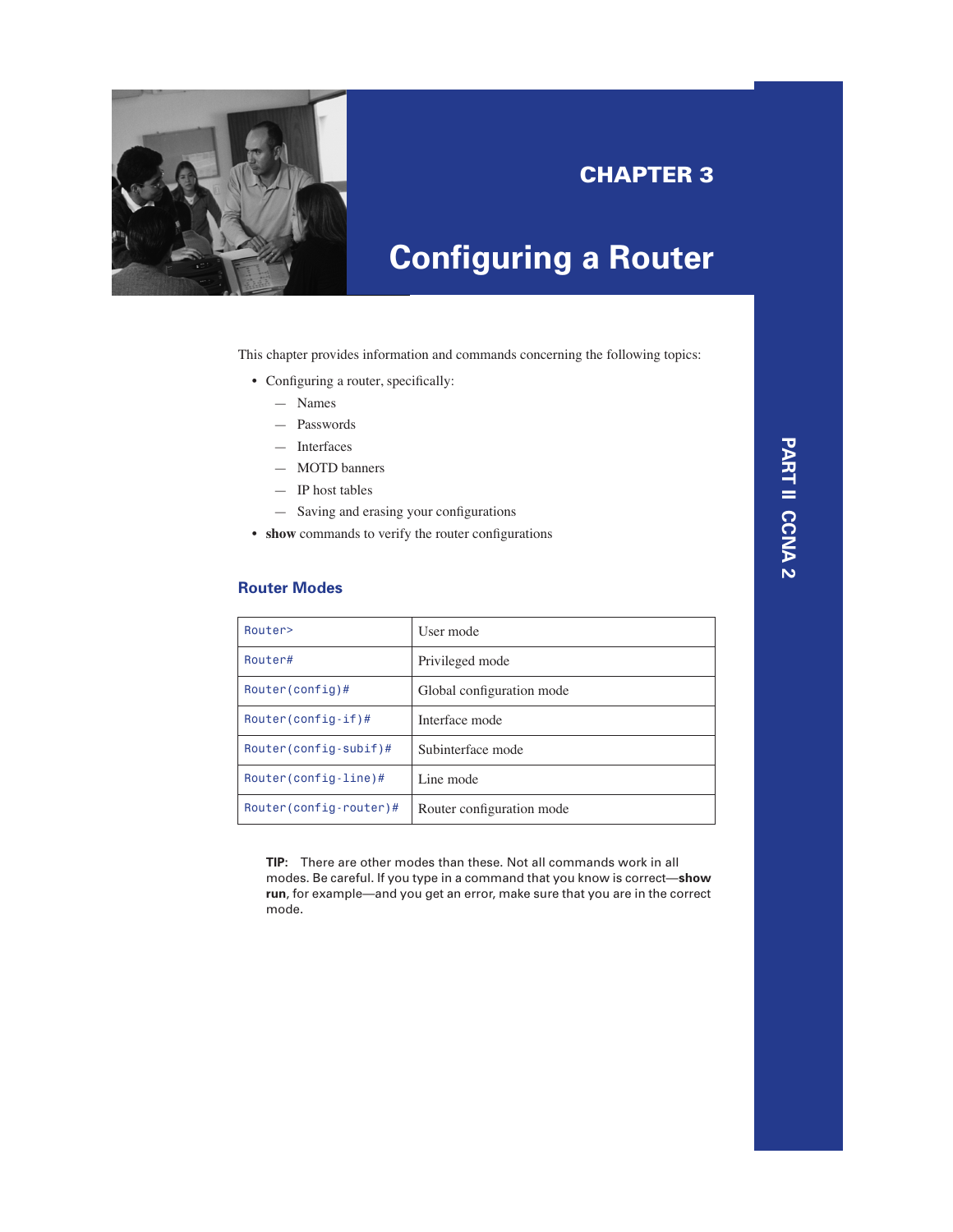# **Global Configuration Mode**

| Router>                               | Can see config, but not change                             |  |
|---------------------------------------|------------------------------------------------------------|--|
| Router#                               | Can see config and move to make<br>changes                 |  |
| Router#config t<br>$Router(config)$ # | Moves to global config mode                                |  |
|                                       | This prompt indicates that you can<br>start making changes |  |

# **Configuring a Router Name**

This command works on both routers and switches.

| Router (config)#hostname Cisco | Name can be any word you choose |
|--------------------------------|---------------------------------|
| $Cisco(config)$ #              |                                 |

# **Configuring Passwords**

Works on both routers and switches.

| Router(config)#enable password cisco  | Sets enable password                          |
|---------------------------------------|-----------------------------------------------|
|                                       |                                               |
| Router(config)#enable secret class    | Sets enable secret password                   |
|                                       |                                               |
| Router (config) #line con $\theta$    | Enters console-line mode                      |
| Router (config-line)#password console | Sets console-line mode password to<br>console |
| Router (config-line)# <b>login</b>    | Enables password checking at login            |
|                                       |                                               |
| Router(config)#line vty $\theta$ 4    | Enters vty line mode for all 5 vty<br>lines   |
| Router (config-line)#password telnet  | Sets vty password to <b>telnet</b>            |
| Router (config-line)# <b>login</b>    | Enables password checking at login            |
|                                       |                                               |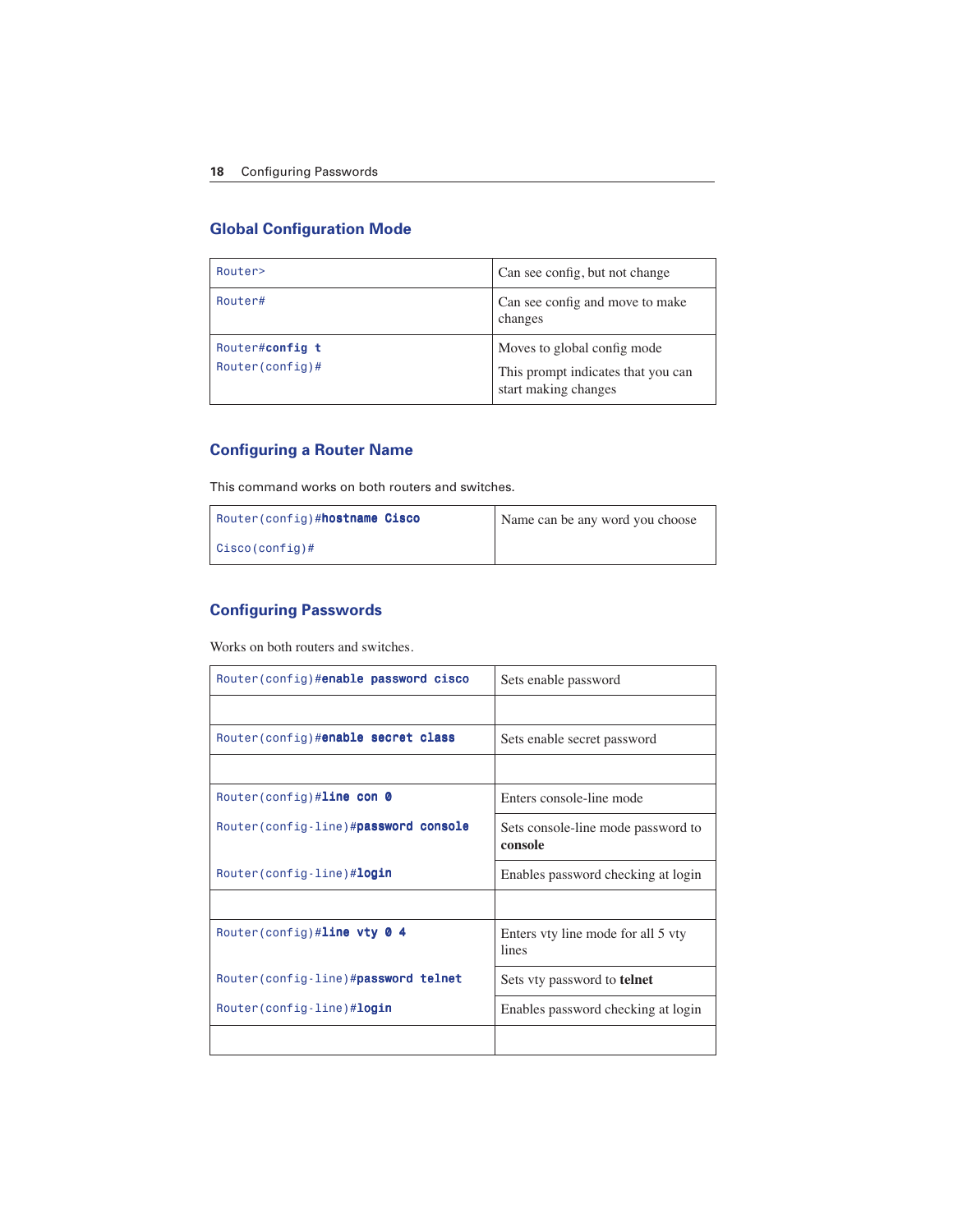| Router(config)#line aux $\theta$      | Enters auxiliary line mode                       |
|---------------------------------------|--------------------------------------------------|
| Router(config-line)#password backdoor | Sets auxiliary line mode password to<br>backdoor |
| Router(config-line)#login             | Enables password checking at login               |

**CAUTION:** Enable secret password is encrypted by default. Enable password is not. For this reason, recommended practice is that you *never* use the enable password. Use only the enable secret password in a router configuration.

**CAUTION:** You cannot set both enable secret and enable password to the same password. Doing so defeats the use of encryption.

# **Password Encryption**

| Router (config)#service password-<br>encryption    | Applies a weak encryption to<br>passwords |
|----------------------------------------------------|-------------------------------------------|
| Router(config)#enable password cisco               | Sets enable password to cisco             |
| Router(config)#line con $\theta$                   | $\cdots$                                  |
| Router (config-line)#password Cisco                | Continue setting passwords as above       |
|                                                    | $\cdots$                                  |
| Router (config)#no service password-<br>encryption | Turns off password encryption             |

**CAUTION:** If you have turned on service password encryption, used it, and then turned it off, any passwords that you have encrypted will stay encrypted. New passwords will remain unencrypted

#### **show Commands**

| Router#show ?                  | Lists all show commands available                                                    |
|--------------------------------|--------------------------------------------------------------------------------------|
| Router#show interfaces         | Displays statistics for all interfaces                                               |
| Router#show interface serial 0 | Displays statistics for a specific<br>interface, in this case Serial 0               |
| Router#show ip interface brief | Displays a summary of all<br>interfaces, including status and IP<br>address assigned |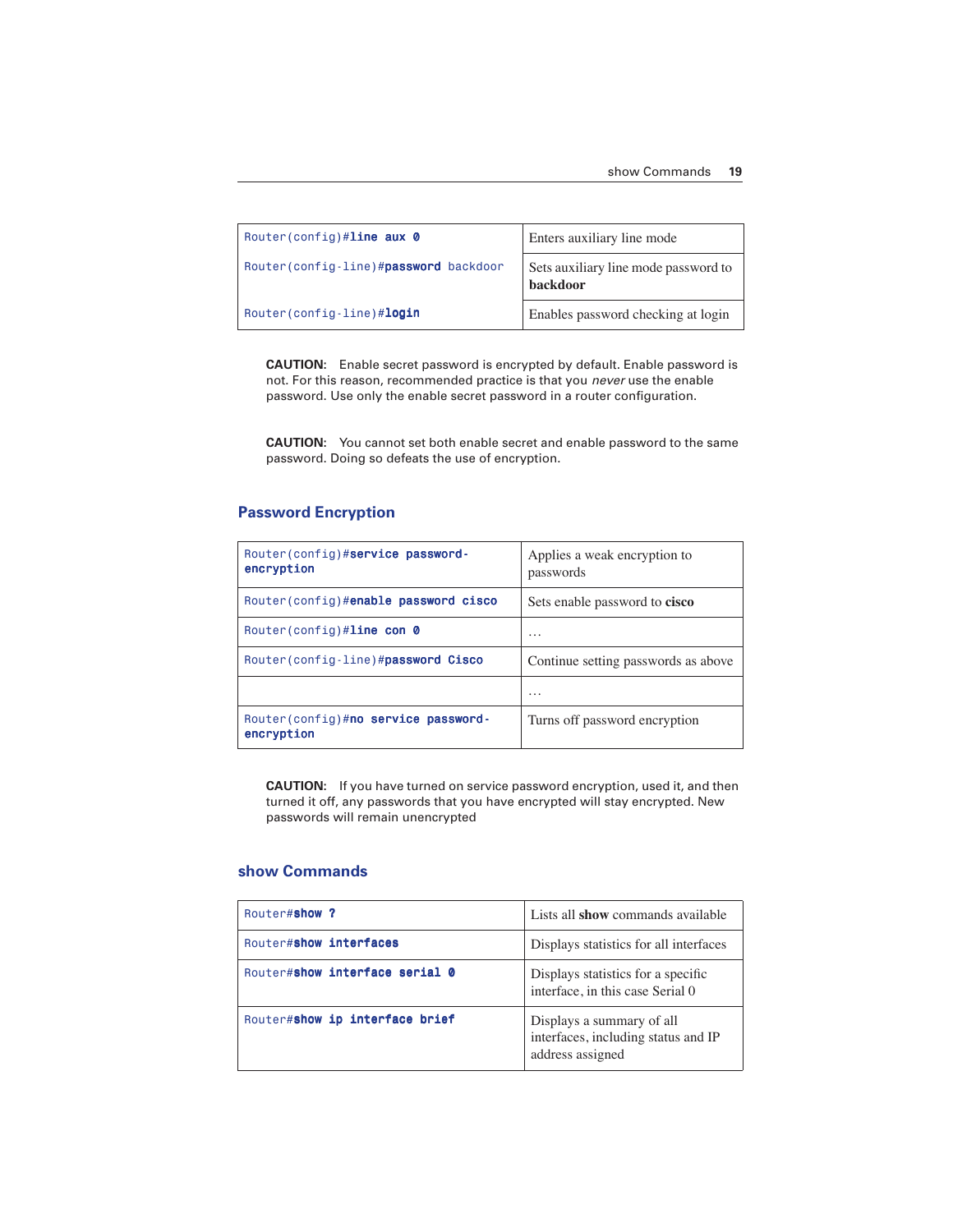| Router#show controllers serial 0 | Displays statistics for interface<br>hardware. Statistics display if the<br>clock rate is set and if the cable is<br>DCE, DTE, or not attached |
|----------------------------------|------------------------------------------------------------------------------------------------------------------------------------------------|
| Router#show clock                | Displays time set on device                                                                                                                    |
| Router#show hosts                | Displays local host-to-IP address<br>cache. These are the names and<br>addresses of hosts on the network to<br>which you can connect           |
| Router#show users                | Displays all users connected to<br>device                                                                                                      |
| Router#show history              | Displays history of commands used                                                                                                              |
| Router#show flash                | Displays info about Flash memory                                                                                                               |
| Router#show version              | Displays info about loaded<br>software version                                                                                                 |
| Router#show arp                  | Displays the ARP table                                                                                                                         |
| Router#show protocols            | Displays status of configured Layer<br>3 protocols                                                                                             |
| Router#show startup-config       | Displays configuration saved in<br><b>NVRAM</b>                                                                                                |
| Router#show running-config       | Displays configuration currently<br>running in RAM                                                                                             |

### **Interface Names**

One of the biggest problems that new administrators face is the names of the interfaces on the different models of routers. The following chart lists the names of the Ethernet, Fast Ethernet, and Serial interfaces on the 2500, 1700, and 2600 series of routers.

| <b>Fixed Interfaces (2500)</b> | <b>Modular (Removable)</b>    | <b>Modular (Removable)</b>  |
|--------------------------------|-------------------------------|-----------------------------|
| Series)                        | Interfaces (1700 Series)      | Interfaces (2600 Series)    |
| Router (config) $\#\text{int}$ | Router(config)#interf         | Router (config) #interface  |
| erface type port               | ace type port                 | type slot/port              |
| Router $(\text{config})$ #int  | Router(config)#interf         | Router (config) #int serial |
| serial0 (s0)                   | ace serial 0                  | $0/0$ (s0/0)                |
| $Router(config)$ #int          | Router(config)# <b>interf</b> | Router (config) $\#int$     |
| ethernet 0 (e0)                | ace fastethernet 0            | fastethernet 0/0 (fa0/0)    |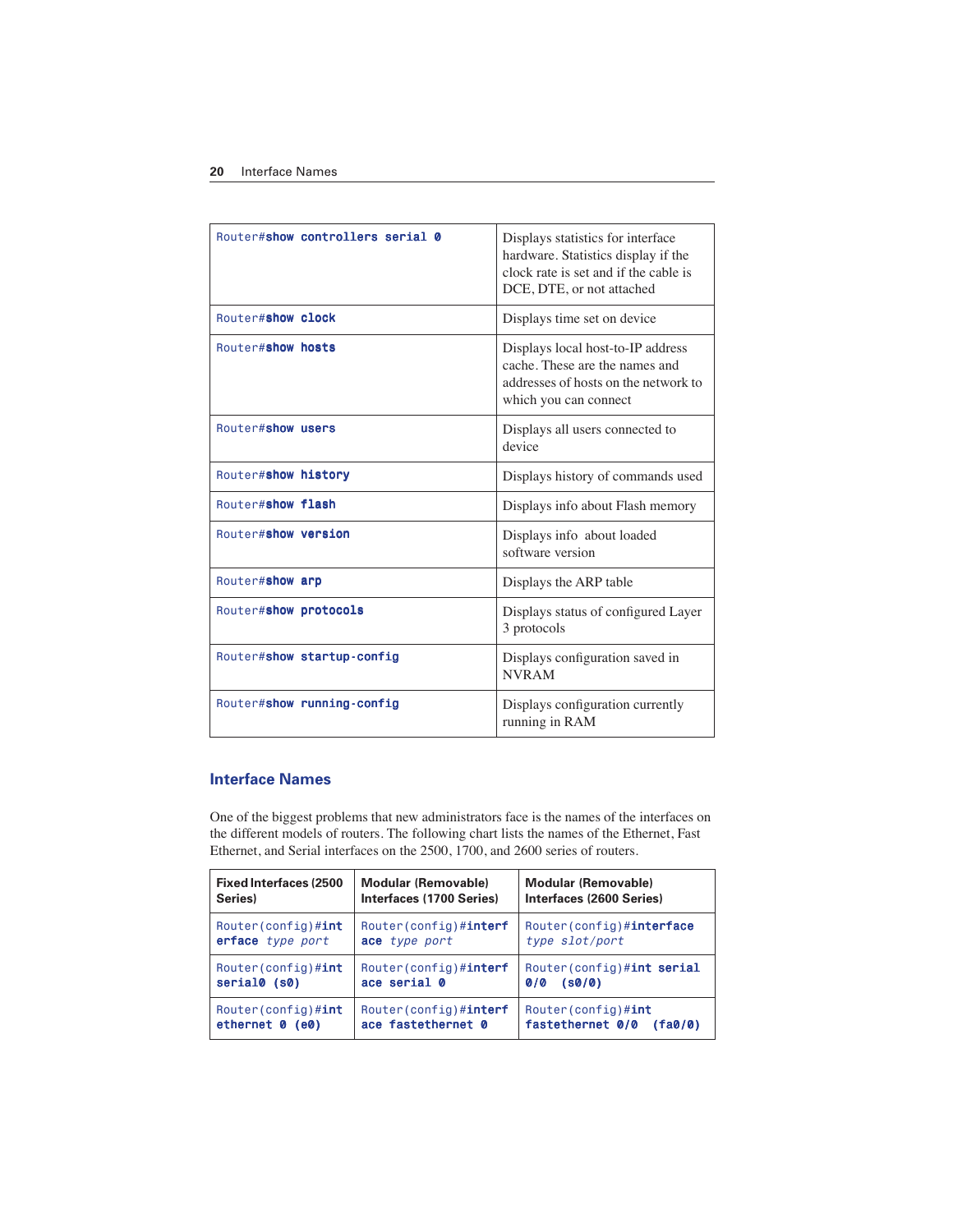#### **Moving Between Interfaces**

What happens in Column 1 is the same thing as is occurring in Column 2.

| Router(config)#int $s0$          | Router (config) $\#int$ s0 | Moves to interface S0<br>mode         |
|----------------------------------|----------------------------|---------------------------------------|
| Router(config-if)#exit           | Router(config-if)#int e0   | In int S0, move to E0                 |
| Router $(\text{config})$ #int e0 | $Router(config-if)$ #      | In E0 mode now                        |
| $Router(config-if)$ #            |                            | Prompt does not<br>change; be careful |

#### **Configuring a Serial Interface**

| Router (config) $\#int$ s0/0                                | Moves to interface Serial 0/0<br>mode                     |
|-------------------------------------------------------------|-----------------------------------------------------------|
| Router(config-if)#description Link to ISP                   | Optional descriptor of the link is<br>locally significant |
| Router (config-if)#ip address 192.168.10.1<br>255.255.255.0 | Assigns address and subnet<br>mask to interface           |
| Router(config-if)#clock rate 56000                          | Assigns a clock rate for the<br>interface                 |
| Router (config-if) #no shut                                 | Turns interface on                                        |

**TIP:** The **clock rate** command is used *only* on a *serial* interface that has a *DCE*  cable plugged into it. There must be a clock rate set on every serial link between routers. It does not matter which router has the DCE cable plugged into it, or which interface the cable is plugged into. Serial 0 on one router can be plugged into Serial 1 on another router.

#### **Configuring an Ethernet/Fast Ethernet Interface**

| Router(config)#int fa0/0                      | Moves to Fast Ethernet 0/0<br>interface mode              |
|-----------------------------------------------|-----------------------------------------------------------|
| Router (config-if)#description Accounting LAN | Optional descriptor of the<br>link is locally significant |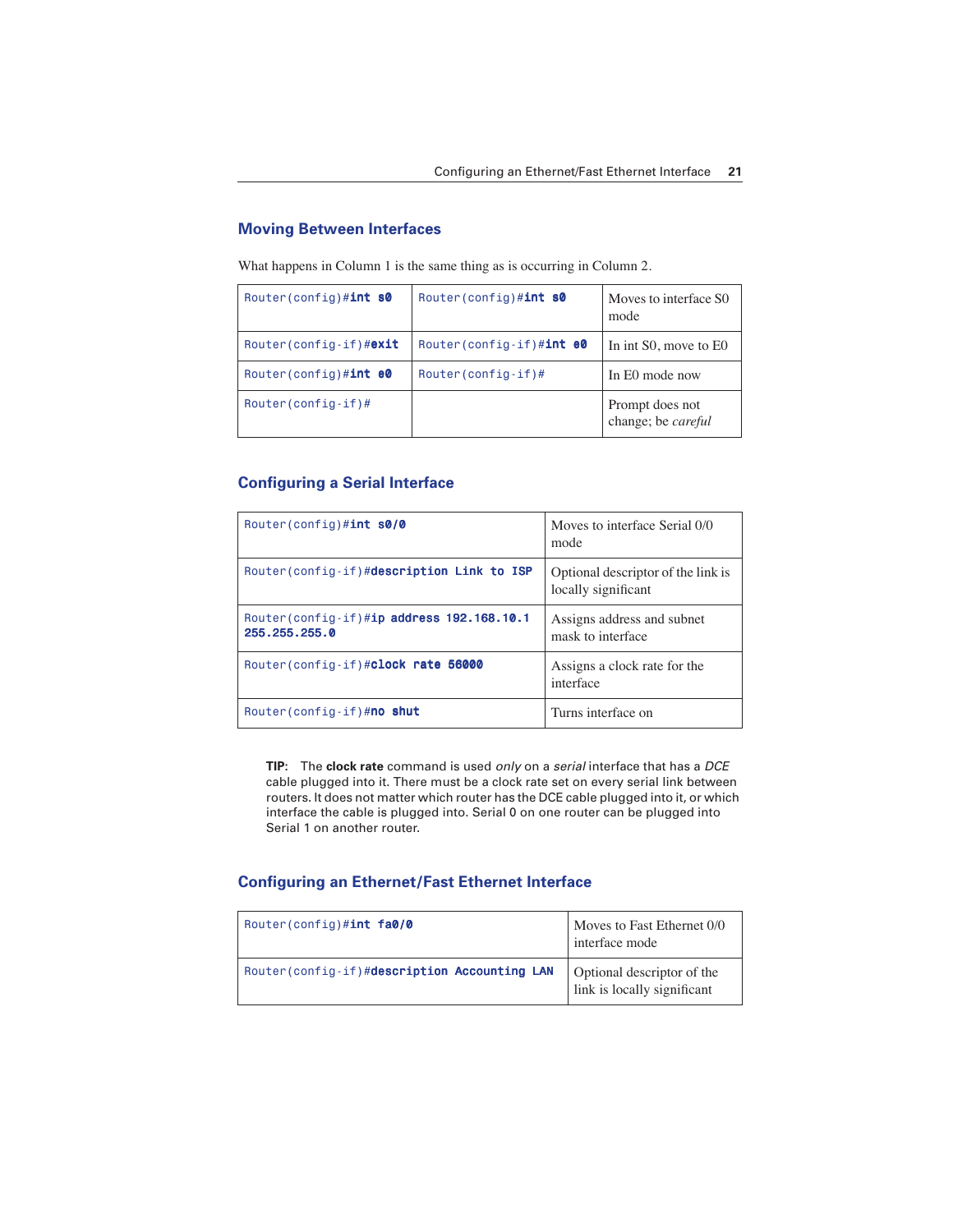#### **22** Assigning a Local Host Name to an IP Address

| Router(config-if)#ip address 192.168.20.1 | Assigns address and subnet |
|-------------------------------------------|----------------------------|
| 255.255.255.0                             | mask to interface          |
| Router (config-if) #no shut               | Turns interface on         |

#### **Creating a MOTD Banner**

| Router(config)#banner motd # This is a<br>secure system. Authorized Personnel Only! #<br>$Router(config)$ # | # is known as a <i>delimiting</i><br>character. The delimiting<br>character must surround the<br>banner message and can be<br>any character so long as it is<br>not a character used within |
|-------------------------------------------------------------------------------------------------------------|---------------------------------------------------------------------------------------------------------------------------------------------------------------------------------------------|
|                                                                                                             | the body of the message                                                                                                                                                                     |

# **Setting the Clock Time Zone**

| Router(config)#clock timezone EST -5 | Sets the time zone for<br>display purposes. Based on<br>coordinated universal time<br>(Eastern Standard Time is 5) |
|--------------------------------------|--------------------------------------------------------------------------------------------------------------------|
|                                      | hours behind UTC)                                                                                                  |

#### **Assigning a Local Host Name to an IP Address**

| Router(config)#ip host london 172.16.1.3 | Assigns a host name to the<br>IP address. After this<br>assignment, you can use the<br>host name instead of an IP<br>address when trying to<br>Telnet or ping to that<br>address |
|------------------------------------------|----------------------------------------------------------------------------------------------------------------------------------------------------------------------------------|
| Router#ping london                       |                                                                                                                                                                                  |
| =                                        |                                                                                                                                                                                  |
| Router#ping 172.16.1.3                   |                                                                                                                                                                                  |

**TIP:** The default port number in the **ip host** command is 23, or Telnet. If you want to Telnet to a device, just enter the IP host name itself:

Router#london = Router#telnet london = Router#telnet 172.16.1.3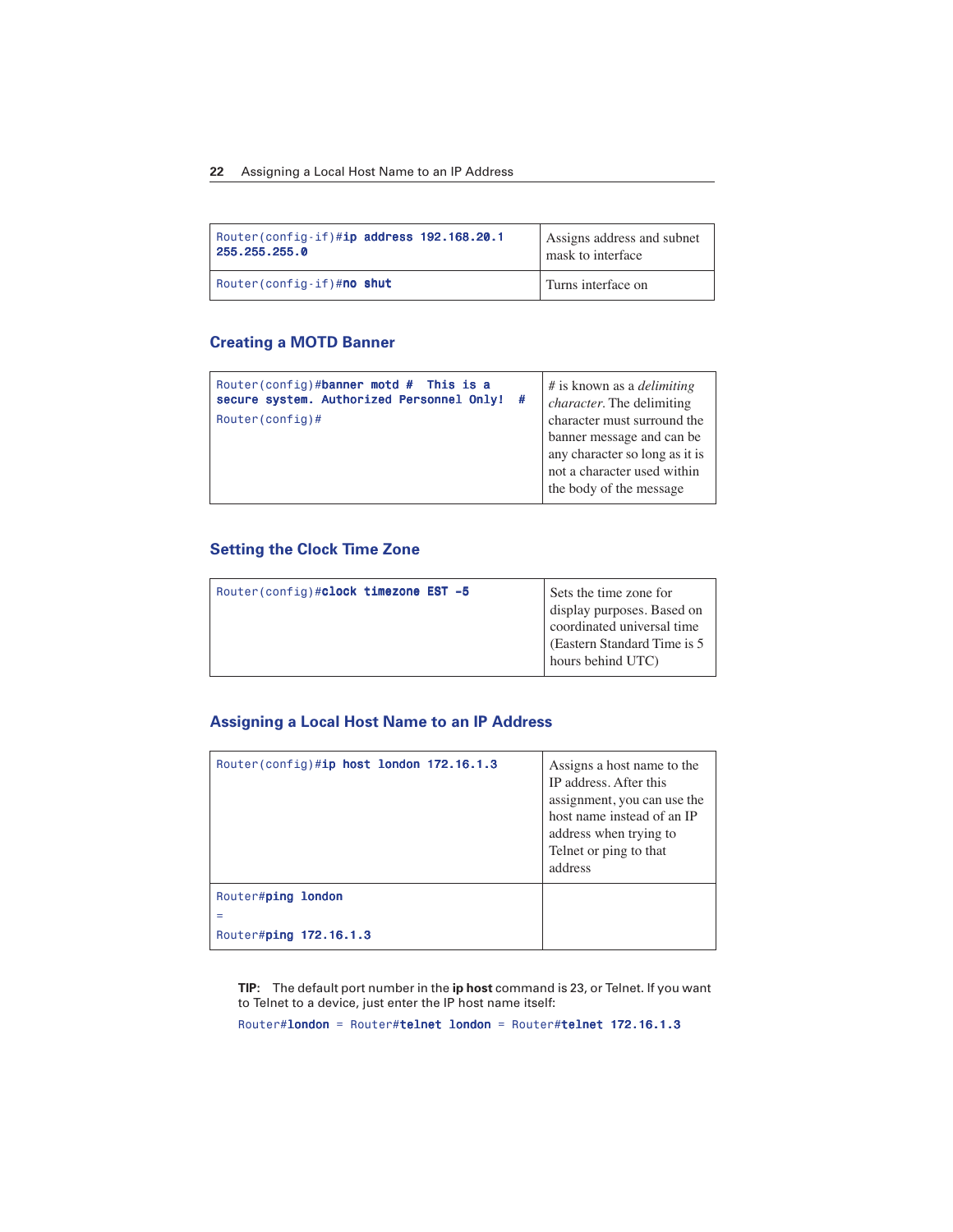#### **no ip domain-lookup Command**

| Router(config)# <b>no ip domain-lookup</b> | Turns off trying to       |
|--------------------------------------------|---------------------------|
| $\vert$ Router (config) #                  | automatically resolve an  |
|                                            | unrecognized command to a |
|                                            | local host name           |

**TIP:** Ever type in a command incorrectly and left having to wait for a minute or two as the router tries to *translate* your command to a domain server of 255.255.255.255? The router is set by default to try to resolve any word that is not a command to a DNS server at address 255.255.255.255. If you are not going to set up DNS, turn this feature off to save you time as you type, especially if you are a poor typist.

#### **logging synchronous Command**

| Router(config)#line con $\theta$        |                                                                                                                                                                       |
|-----------------------------------------|-----------------------------------------------------------------------------------------------------------------------------------------------------------------------|
| Router(config-line)#logging synchronous | Turns on synchronous<br>logging. Information items<br>sent to console will not<br>interrupt the command you<br>are typing. The command<br>will be moved to a new line |

**TIP:** Ever try to type in a command and an informational line appears in the middle of what you were typing? Lose your place? Do not know where you are in the command, so you just press **Enter** and start all over? The **logging synchronous** command will tell the router that if any informational items get displayed on the screen, your prompt and command line should be moved to a new line, so as not to confuse you.

The informational line does not get inserted into the middle of the command you are trying to type. If you were to continue typing, the command would execute properly, even though it looks wrong on the screen

#### **exec-timeout Command**

| Router(config)#line con $\theta$       |                                                                                                                         |
|----------------------------------------|-------------------------------------------------------------------------------------------------------------------------|
| Router (config-line) #exec-timeout 0 0 | Sets time limit when console<br>automatically logs off. Set to<br>0 0 (minutes seconds) means<br>console never logs off |
| Router(config-line)#                   |                                                                                                                         |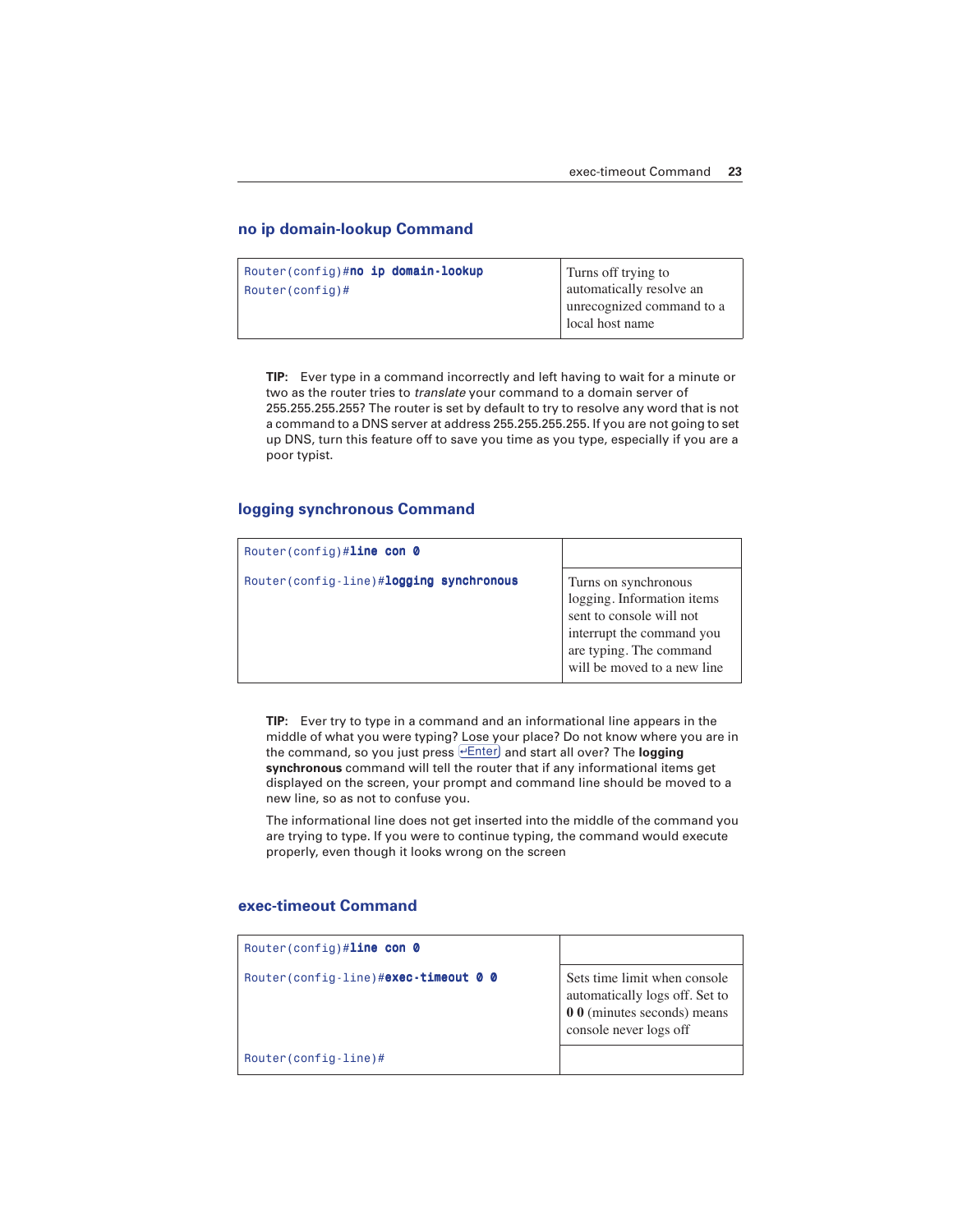**TIP: exec-timeout 0 0** is great for a lab because the console never logs out. This is very dangerous in the real world (bad security).

#### **Saving Configurations**

| Router#copy run start | Saves the running-config to local NVRAM          |
|-----------------------|--------------------------------------------------|
| Router#copy run tftp  | Saves the running-config remotely to TFTP server |

#### **Erasing Configurations**

| Router#erase start | Deletes the startup-config file from NVRAM |
|--------------------|--------------------------------------------|
|--------------------|--------------------------------------------|

**TIP:** Running-config is still in dynamic memory. Reload the router to clear the running-config.

#### **Configuration Example: Basic Router Configuration**

Figure 3-1 shows the network topology for the configuration that follows, which shows a basic router configuration using the commands covered in this chapter.

#### *Figure 3-1 Network Topology for Basic Router Configuration*



#### **Boston Router**

| Router> <b>en</b>                     | Enters privileged mode    |
|---------------------------------------|---------------------------|
| Router#clock set 18:30:00 15 Nov 2004 | Sets local time on router |
| Router#config t                       | Enters global config mode |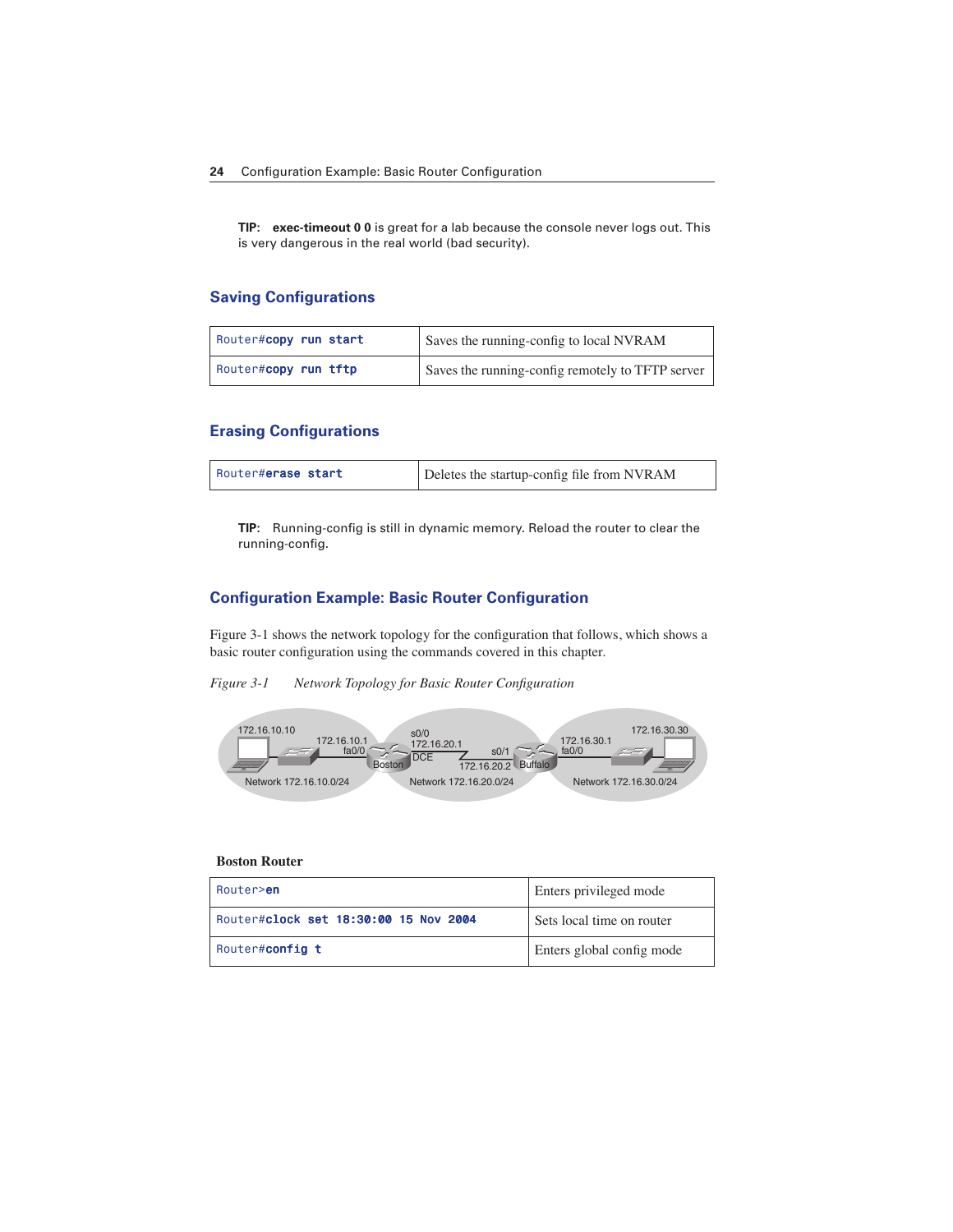| Router (config)#hostname Boston                                                              | Sets router name to <b>Boston</b>                                             |
|----------------------------------------------------------------------------------------------|-------------------------------------------------------------------------------|
| Boston(config)#no ip domain-lookup                                                           | Turns off name resolution on<br>unrecog-nized commands<br>(spelling mistakes) |
| Boston(config)#banner motd #<br>This is<br>the Boston Router.<br>Authorized Access Only<br># | Creates an MOTD banner                                                        |
| Boston(config)#clock timezone EST -5                                                         | Sets time zone to Eastern<br>Standard Time (-5 from UTC)                      |
| Boston(config)# <b>enable secret cisco</b>                                                   | Enable secret password set to<br>cisco                                        |
| Boston(config)#service password-encryption                                                   | Passwords will be given weak<br>encryption                                    |
| Boston(config)#line con 0                                                                    | Enters line console mode                                                      |
| Boston(config-line)#logging sync                                                             | Commands will not be<br>interrupted by unsolicited<br>messages                |
| Boston(config-line)#password class                                                           | Sets password to class                                                        |
| Boston(config-line)#login                                                                    | Enables password checking at<br>login                                         |
| Boston(config-line)# $line vty 0 4$                                                          | Moves to virtual Telnet lines 0<br>through 4                                  |
| Boston(config-line)#password class                                                           | Sets password to class                                                        |
| Boston(config-line)# <b>login</b>                                                            | Enables password checking at<br>login                                         |
| Boston(config-line)#line aux $\theta$                                                        | Moves to line auxiliary mode                                                  |
| Boston(config-line)#password class                                                           | Sets password to class                                                        |
| Boston(config-line)# <b>login</b>                                                            | Enables password checking at<br>login                                         |
| Boston(config-line)#exit                                                                     | Moves back to global config<br>mode                                           |